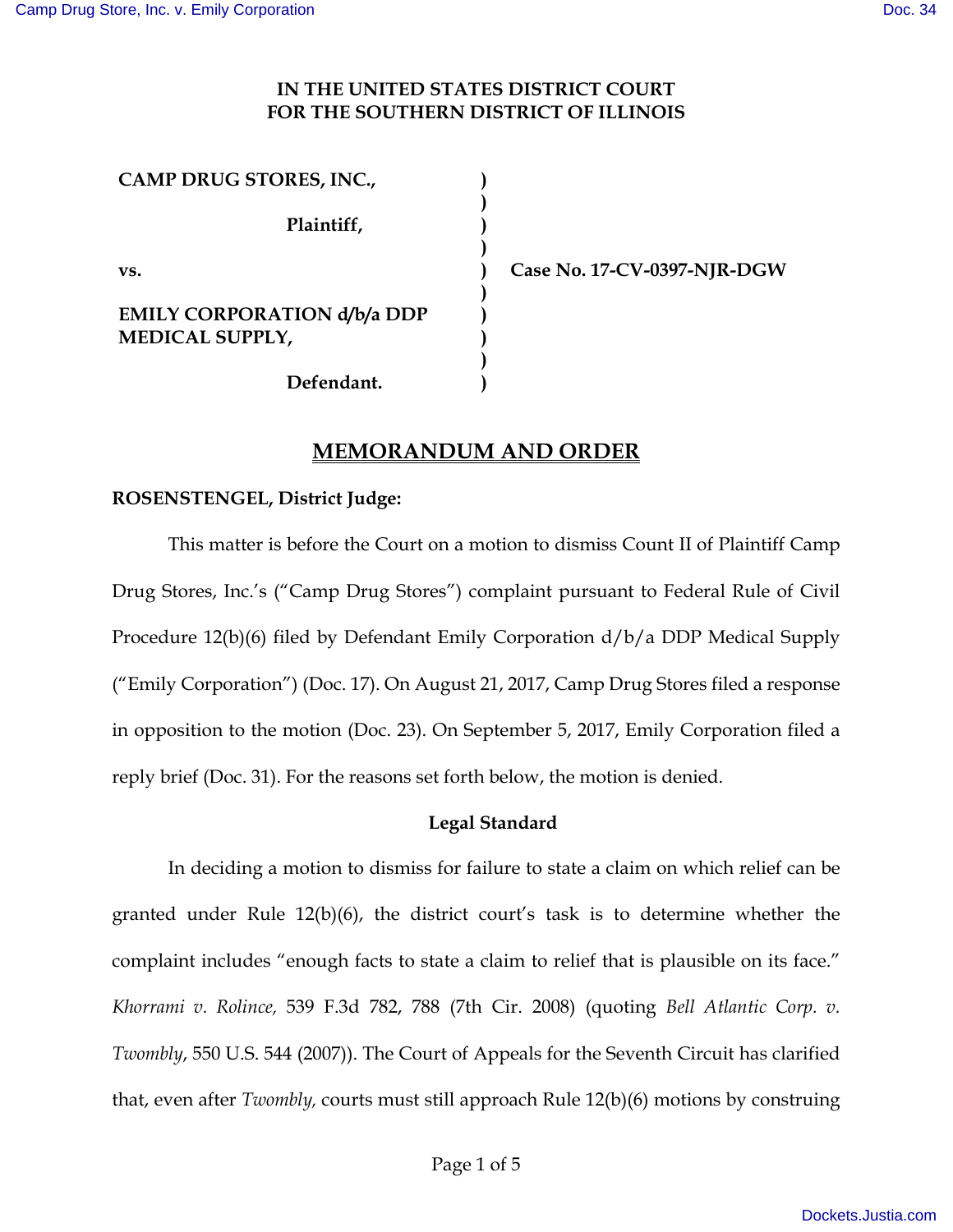the complaint in the light most favorable to the non-moving party, accepting as true all well-pleaded facts alleged, and drawing all possible inferences in the non-moving party's favor. *Hecker v. Deere & Co.,* 556 F.3d 575, 580 (7th Cir. 2009), *cert. denied,* --- U.S. ---, 130 S. Ct. 1141 (2010) (quoting *Tamayo v. Blagojevich,* 526 F.3d 1074, 1081 (7th Cir. 2008)).

#### **Analysis**

Camp Drug Stores has filed a two count complaint against Emily Corporation alleging violations of the Telephone Consumer Protection Act ("TCPA"), 27 U.S.C. § 227 (Count I) and common law conversion (Count II). Camp Drug Stores alleges in the complaint that, on March 7, 2017 and April 14, 2017, it received unsolicited fax advertisements on its fax machine (Doc. 1, p. 1, 3-4). The faxes allegedly described a promotion for some of Emily Corporation's products (*Id*.). Camp Drug Stores alleges that it suffered damages as a result of the unsolicited fax advertisements, including the loss of paper, toner ink, wasted time, and interruption of its privacy interests (*Id*. at p. 14-15). Camp Drug Stores purports to bring its claims as a class action, alleging that Emily Corporation faxed (the same or similar) fax advertisements to "more than 39 other persons in violation of the TCPA." (Doc. 1, p. 4).

Emily Corporation has moved to dismiss Count II of the complaint, arguing that: (1) the conversion claim alleged in Count II seeks to recover damages that are duplicative of the damages Camp Drug Stores also seeks to recover in Count I, and (2) Camp Drug Stores's alleged damages under its conversion claim in Count II are *de minimis* and therefore not actionable.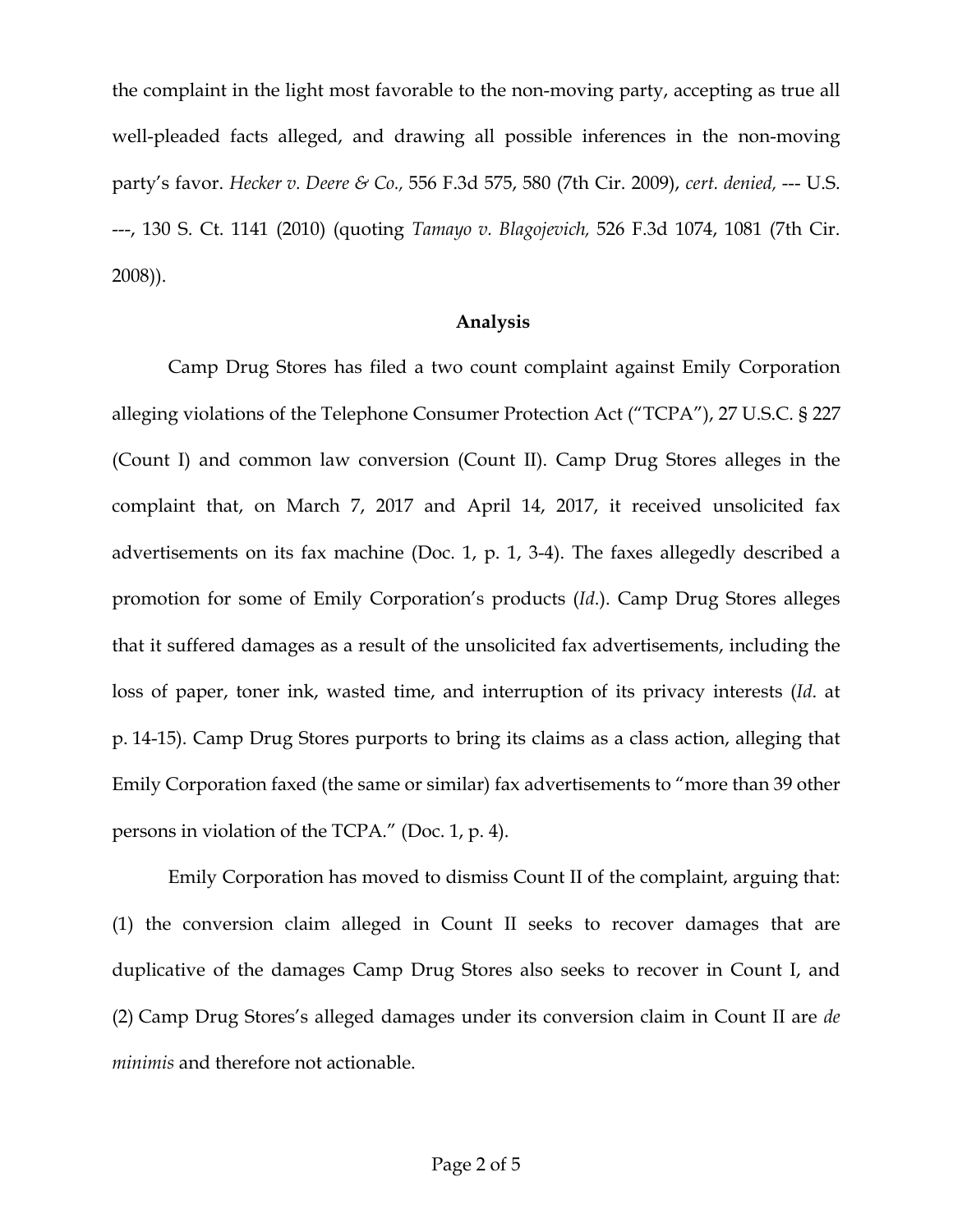The conversion claim alleged in Count II seeks redress for the same conduct complained of in Count I, the transmission of two fax advertisements. Emily Corporation argues that conversion may not be pleaded as a separate count and should be dismissed from the complaint as duplicative. A "claim" is a set of facts producing one injury. *N.A.A.C.P. v. Am. Family Mut. Ins. Co*., 978 F.2d 287, 292 (7th Cir. 1992). A "count," on the other hand, "is not a claim *per se*, but rather the articulation of a legal theory on which a claim may be premised; there may be more than one legal theory advanced in support of a single claim, and those alternative theories may (but need not be) set forth in separate counts." *Mannes v. Ford Motor Co., Inc*., No. 13 C 07381, 2014 WL 7332616, at \*2 (N.D. Ill. Dec. 22, 2014) (citing FED. R. CIV. P.  $8(d)(2)$ ). Rule  $8(d)(2)$  specifically provides that "[a] party may set out 2 or more statements of a claim . . . alternatively or hypothetically, either in a single count . . . or in separate ones." Since Count II is premised on the same facts as Count I, it is not a distinct "claim," but an alternative legal theory under which Camp Drug Stores might claim entitlement to relief. *Id*. at 291; *see also N.A.A.C.P. v. American Family Mut. Ins. Co.,* 978 F.2d 287, 292 (7th Cir. 1992)) ("One set of facts producing one injury creates one claim for relief, no matter how many laws the deeds violate."); *see also Zidek v. Analgesic Healthcare, Inc*., Case No. 13 C 7742, 2014 WL 2566527, at \*2 (N.D. Ill. June 6, 2014) (noting that five counts, which all sought redress for the same conduct, were not distinct "claims," but "different legal theories, any of which might entitle [the plaintiffs] to recover damages"). Thus, since there is only one claim for relief and Camp Drug Stores cannot recover twice for the same injury, it does not matter if Camp Drug Stores can prevail on one legal theory or both legal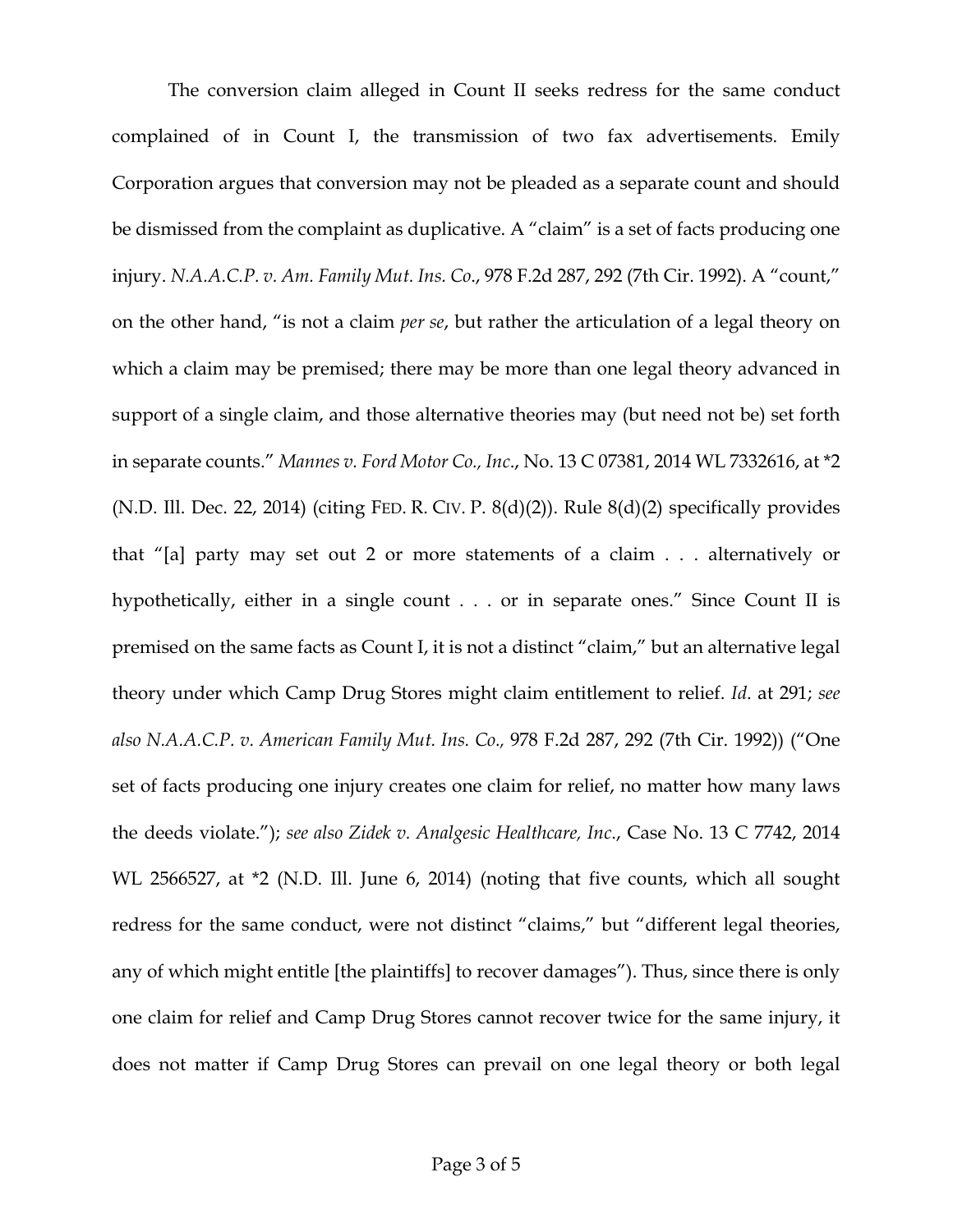theories alleged in the complaint. *See Zidek,* 2014 WL 2566527, at \*2. Nor does it matter if Camp Drug Stores articulates the different legal theories in separate counts of the complaint, as Camp Drug Stores is entitled to (but not required to) plead alternative theories of recovery at this early stage of the lawsuit.<sup>1</sup> *See* FED. R. CIV. P. 8(d)(2).

Emily Corporation also argues that Count II should be dismissed for failure to state a claim because Camp Drug Stores's damages are *de minimis*, and *de minimis* damages do not state a cognizable claim for conversion. But as the court in *Zidek* noted, which this Court finds to be instructive, "[t]he federal rules allow for dismissal 'for failure to state a claim' but do not provide a basis for striking individual legal theories." *Zidek*, 2014 WL 2566527, at \*2. "Because a new legal theory is not the same as a new 'claim' for federal pleading purposes, [Count II] is not [a new claim] and there is nothing to dismiss." *Id*.

Further, as the parties reference in the briefing, district courts are split as to whether the *de minimis* doctrine even bars conversion claims in junk fax cases like this one. *Compare R. Rudnick & Co. v. G.F. Protection, Inc*., No. 08 C 1856, 2009 WL 112380 (N.D. Ill. Jan. 15, 2009); *and Green v. Anthony Clark Int'l Ins. Brokers, Ltd*., No. 09 C 1541, 2009 WL 2515594 (N.D. Ill. Aug. 17, 2009); *with G.M. Sign, Inc. v, Elm Street Chiropractic, Ltd*., 871 F. Supp. 2d 763, 768 (N.D. Ill. 2012); *and Old Town Pizza of Lombard v. Corfu-Tasty Gyro's, Inc*.,

-

<sup>1</sup> Emily Corporation contends that Count II should be dismissed as duplicative based on *Rossario's Fine Jewelry, Inc. v. Paddock Publications, Inc.,* 443 F. Supp. 2d 976 (N.D. Ill. 2006) and *N.A.A.C.P*. *v. American Family Mut. Ins. Co*., 978 F.2d 287 (7th Cir. 1992). *Rossario's,* however, is not controlling precedent. Additionally, *Rossario's* relies on *N.A.A.C.P*., which analyzed the meaning of the term "claim" in Rule 54(b), pointing out that "[i]dentifying legal theories may assist defendants and the court in seeing how the plaintiff hopes to prevail, but this organization does not track the idea of 'claim for relief' in the federal rules." *N.A.A.C.P*., 978 F.2d at 292. What the Court garners from *N.A.A.C.P. and Rossario's* is that carving up a single federal claim into different counts by identifying different legal bases on which the plaintiff hopes to recover is an *unnecessary* practice, not that such practice warrants dismissal. After all, such a reading would be inconsistent with the language of Rule 8.